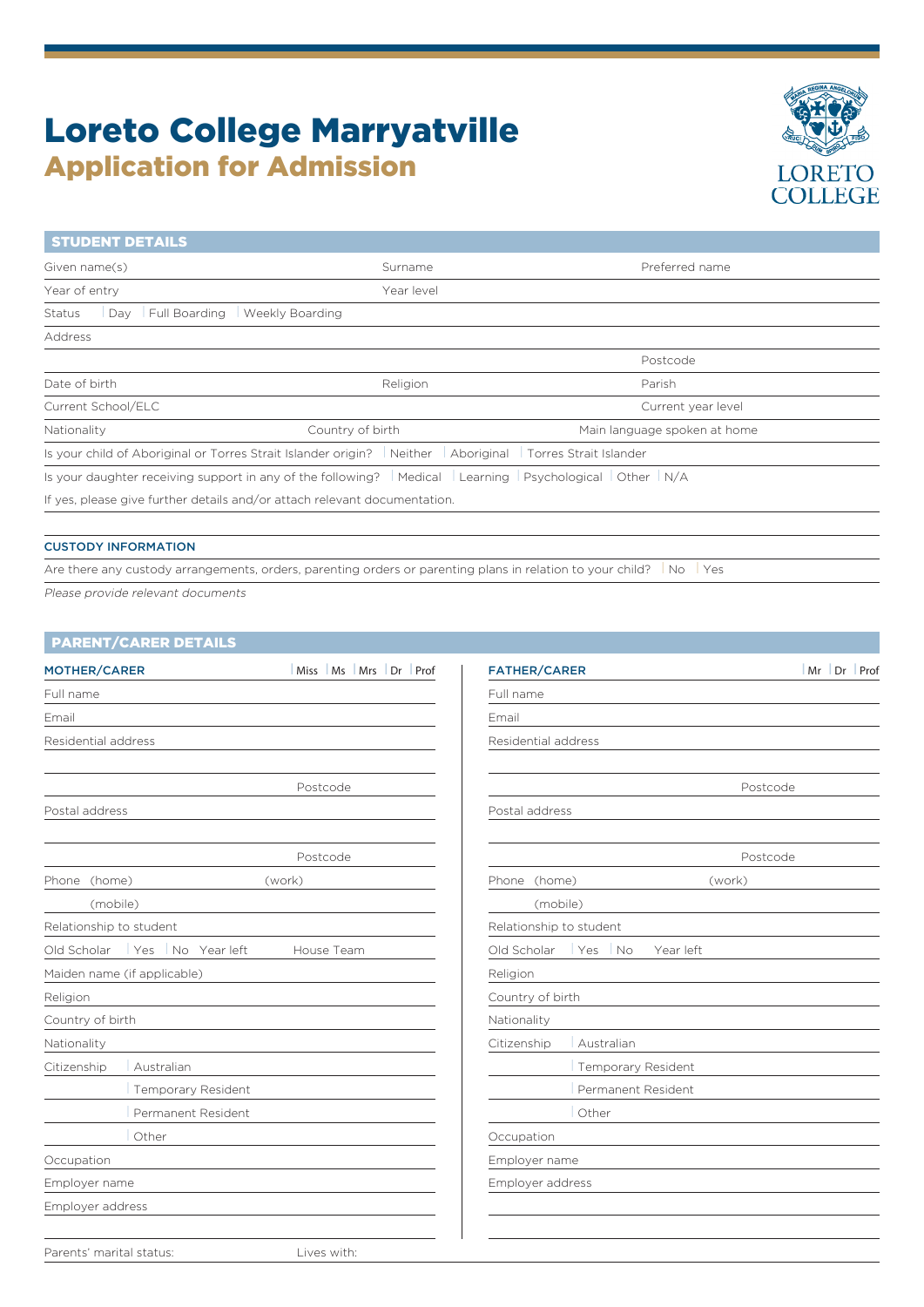## MOST RECENT SCHOOLS AND PRE-SCHOOLS

## Please include kindergarten to present time

|  | To |  |  |
|--|----|--|--|
|  |    |  |  |
|  | To |  |  |
|  |    |  |  |
|  | To |  |  |
|  |    |  |  |

#### OTHER INFORMATION

#### Names and Academic Years of siblings currently attending Loreto Marryatville, or on our waiting list

| Full name                      |               |                    |
|--------------------------------|---------------|--------------------|
| Application Enrolled Attending | Year of entry | Current year level |
| Full name                      |               |                    |
| Application Enrolled Attending | Year of entry | Current year level |

# OTHER CHILDREN IN THE FAMILY

| Full name        | Male Female | Date of birth      |
|------------------|-------------|--------------------|
| School attending |             | Current year level |
| Full name        | Male Female | Date of birth      |
| School attending |             | Current year level |
| Full name        | Male Female | Date of birth      |
| School attending |             | Current year level |
|                  |             |                    |

## RELATIVES

#### Are there close relatives who are past students of a Loreto school?

| Full name                                                          | Maiden name | Relationship |
|--------------------------------------------------------------------|-------------|--------------|
| If a Loreto College other than Loreto Marryatville, please specify | Year left   |              |
| Full name                                                          | Maiden name | Relationship |
| If a Loreto College other than Loreto Marryatville, please specify |             | Year left    |

## DECLARATION BY PARENT(S)/CARER(S)

I/We, being Parent/Carer 1 and (where applicable), Parent/Carer 2 as named in this Application:

- 1. accept that the Application Fee is non-refundable
- 2. request that the Student (being the child named in this Application) be registered for enrolment at Loreto College Marryatville;
- 3. have read, understood and accept the College's Conditions of Admission and the Admissions Policy (provided with this Application for Admission or available on the College website);
- 4. jointly and severally agree to abide by these terms, the College Conditions of Admission, the Admission Policy and any rules, procedures and policies from time to time in force at the College;
- 5. have read and understood the Privacy Policy available on the College website and, in making this application for enrolment, consent to the collection, use and disclosure of personal information and sensitive information as provided for by the Privacy Policy;
- 6. undertake that the information provided in this Application is true and correct to the best of our knowledge;
- 7. understand that submitting this Application does not guarantee the student's enrolment at the College.

## **SIGNATURES**

I/We have read the attached Conditions of Admission and Admissions Policy:

Mother/Carer Signature Date Date of the United States of the United States of the Date Date Date

Father/Carer Signature Date Date of the United States of the United States of Date Date of the United States of Date